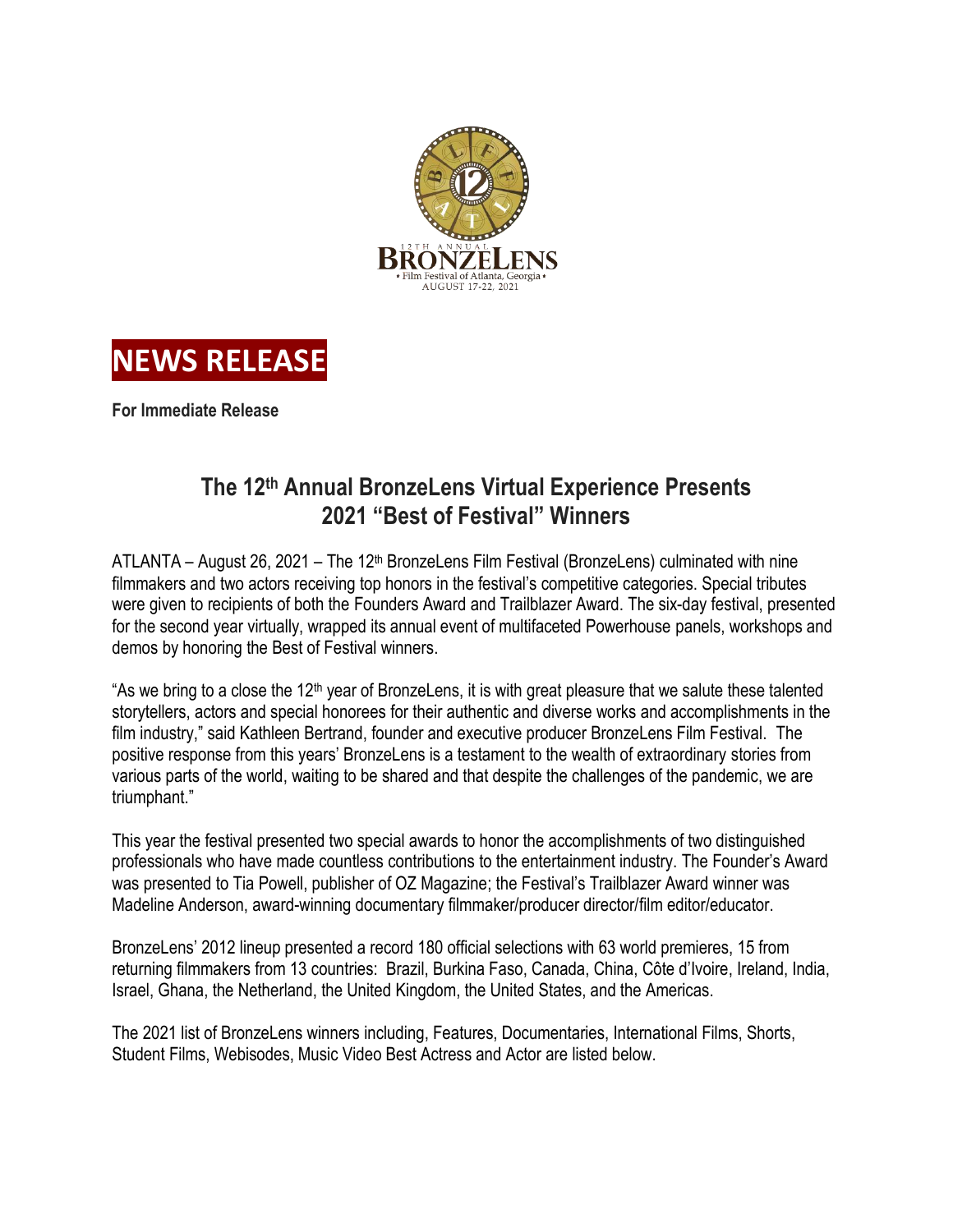Roads to Olympia – Director: Ramazan Nanayev; Producer: Ramazan Nanayev, Elise Sievert, Yanal Kassay, Eline Porto

## BEST FEATURE

Queen of the Morning Calm - Director: Gloria Ui Young Kim; Producer: Gloria Ui Young Kim

## BEST DOCUMENTARY

2020 The Year of the Nurse – Director: Robyn Jones; Producer: Robyn Jones, William Roebuck,

## BEST SHORT

Al-Sit – Director: Suzannah Mirghani; Producer: Suzannah Mirghani, Eiman Mirghani

## BEST SHORT DOCUMENTARY

Continuing a Legacy – Director: Elizabeth Bayne; Producer: Elizabeth Bayne

## BEST REEL SOUTH SHORT DOCUMENTARY

Wonderfully Made – Director: Benita Ozoude; Producer: Benita Ozoude

## BEST WEB SERIES

The Bottom – Director: Supadope; Producer: Marcus Munroe, Lem Collins, Karon Joseph Riley, Travis Love

Hunter 1 & 2 – Director: Kelvin Owens; Producer: Kai Turé, Tiffiny Turé, Elliott Turé

#### BEST STUDENT FILM

My Own Mecca – Director: Alba Roland Mejia; Producer: Maddy Graves, Monica Castro

#### BEST MUSIC/DANCE VIDEO

META – Director: Danielle Swatzie, Kamryn Harris; Producer: True Colors Theatre Company

# BEST ACTOR

Antonio Carlos – Roads to Olympia

#### BEST ACTRESS:

Nikki Lynette Get Out Alive

# **About Madeline Anderson**

Madeline Anderson is an award-winning documentary filmmaker, producer, director, film editor and educator. She learned the technical skills of filmmaking while working in the industry. An important part of her training was obtained while working at Ricky Leacock's production company. Leacock, a world-famous documentary filmmaker, was Anderson's mentor when she directed her first film *Integration Report 1* in 1960.

Anderson adopted a method of filmmaking which combined footage shot on location during the time of the incidences with newsreel footage to tell the story. This technique, which was dictated by economy and time, became the distinctive style of her filmmaking. With the completion of *Integration Report 1*, Anderson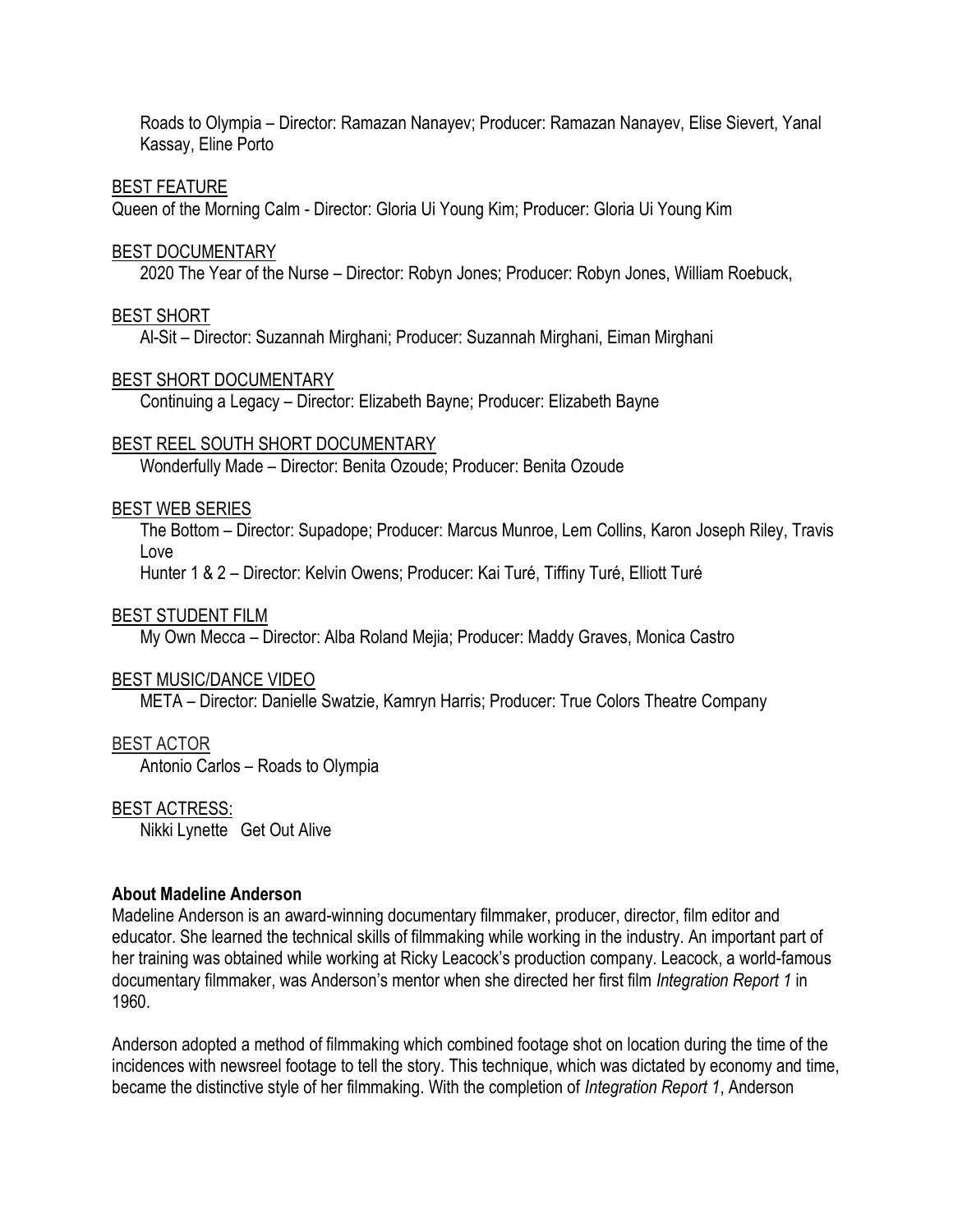became the first African American woman born in the United States to produce and direct a 20-minute 16 millimeter sync sound documentary film.

After working with Shirley Clarke on The Cool World, Anderson was finally admitted into the film editor's union after a bitter fight. She then became the first African American to work as a staff writer editor for NET (now WNET) Productions and later worked as a film editor on the original "Black Journal" series. She left Black Journal to direct and edit *I Am Somebody*, the film she is most recognized for.

Anderson has also made films for children while working at the Children's Television Workshop (CTW) and for the PBS series "Infinity Factory" on which she also served as the executive producer.

# **About Tia Powell**

For 30 years, Tia Powell has been a central and instrumental figure in Georgia's thriving film and television production industry.

Powell began her career in 1980 as a crew person for Canadian film and TV. She is now the publisher and sole owner of Oz Publishing, Inc., the award-winning voice for the film and television industry in Georgia and a resource for productions across the nation since 1990. Oz publishes four annual directories for the film and television production industry, with the Georgia Film and Television SourceBook as bellwether: over 600 pages featuring some 3,900 crew, vendors and companies with a huge online viewership. In addition to the directories, *Oz Magazine* is a 25-year-old business-to-business online and printed magazine for and about the people and companies working in Georgia's film and television production industry. In 2014, *Oz* published the Industry Yearbook, a 40-year history of Georgia's Film Industry and the people who helped build it.

Powell was a founding member of the Georgia Production Partnership (GPP), a non-profit organization founded in 1995. The original goal was dedicated to reversing the collapse of production in Georgia. She was the first chairperson of GPP's Communications Committee. Through grassroots efforts, GPP became a unified force for the industry and was a key player in the drafting and passing of several bills, including the Georgia Sales & Use Tax industry in Georgia and is the primary reason for Georgia's preeminence in the production business.

Powell has won numerous awards and honors for her work in the industry and in 2016 won a bid to bring the Association of Film Commissioners International (AFCI)'s annual Cineposium to Atlanta. Her most coveted awards are The Founder award from the Black Women Film Network, and the Top Film Directory in the world voted by the Association of Film Commissioners International (2017).

# **About the BronzeLens Film Festival**

BronzeLens Film Festival of Atlanta, Georgia, is a non-profit organization, founded in 2009, that is dedicated to bringing national and worldwide attention to Atlanta as a center for film and film production for people of color. Its mission is two-fold: to promote Atlanta as the film mecca for people of color, and to showcase films and provide networking opportunities that will develop the next generation of filmmakers. Since its inception, BronzeLens producers have brought national and worldwide attention to Atlanta, helping to showcase the city as a leader in the thriving film industry. For more information regarding the BronzeLens Film Festival, please visit [https://bronzelens.com/.](https://bronzelens.com/)